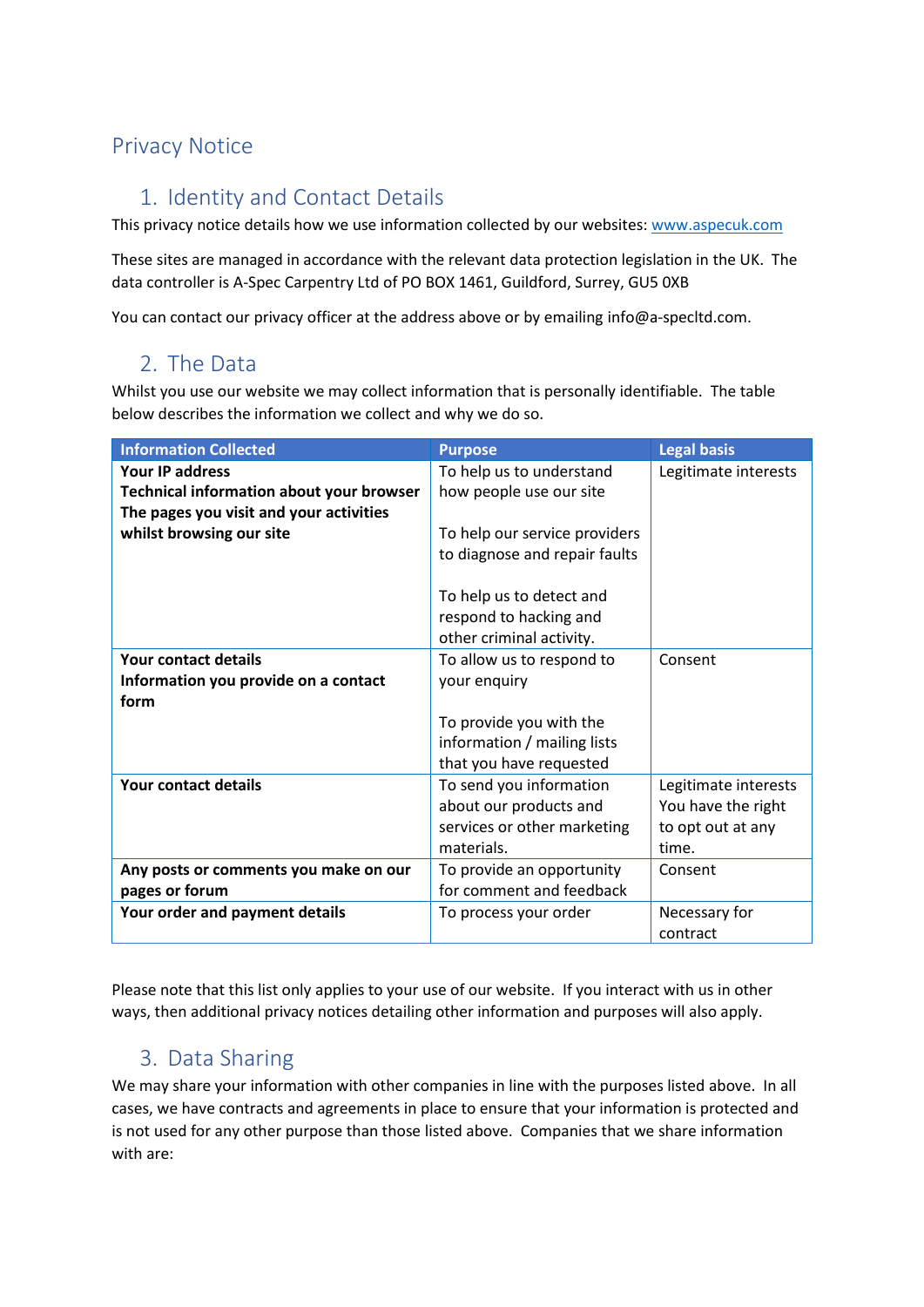- Other companies within our group where applicable
- Companies involved with the design, hosting and maintenance of the website and our email and IT systems
- Companies providing us with marketing services
- Companies involved in fulfilling your order if applicable

## 4. International Transfer

Where information is transferred outside of the EEA, we ensure that appropriate safeguards are in place to protect your information to the same or an equivalent level as would be found in UK and EU data protection legislation. The safeguards we use are:

- Ensuring the country is the subject of an EU adequacy decision; or
- Ensuring the company is a member of an adequate. Legally-binding scheme such as EU-US Privacy Shield; or
- Ensuring the contract includes ICO-approved model contract clauses; or
- Ensuring the organisation is subject to ICO-approved binding corporate rules or an ICOapproved code of conduct.

### 5. Retention

In accord with relevant data protection legislation, we will not retain your information for longer than is necessary for the purposes listed above and to deal with any complaint or dispute you may have. If you require further information about our information retention policies, please contact us.

## 6. Your rights

Under UK and EU data protection legislation, you have a number of rights with respect to your information. These include:

- The right to be informed about the information we hold about you
- The right of access to the information we hold about you
- The right to have any errors rectified
- The right to withdraw consent (where consent is the basis of processing)
- The right to object to processing

If you have any questions about the information we hold, how we use it or how to exercise these rights, please contact us using the contact details above or contact your account manager if you have one. You can also use the opt-out facilities provided in our marketing emails and in the settings on our website to change your preferences and consents at any time.

## 7. Complaints

If you have any cause for complaint about the way we care for your information, please do contact us and we will do our best to resolve the situation for you. You also have the right to complain directly to the Information Commissioner's Office. You can find details of how to contact them here: <https://ico.org.uk/concerns/>or by calling their helpline on 0303 123 1113.

### 8. Cookies

To make this site work properly, we sometimes place small data files called cookies on your device. Most websites do this too.